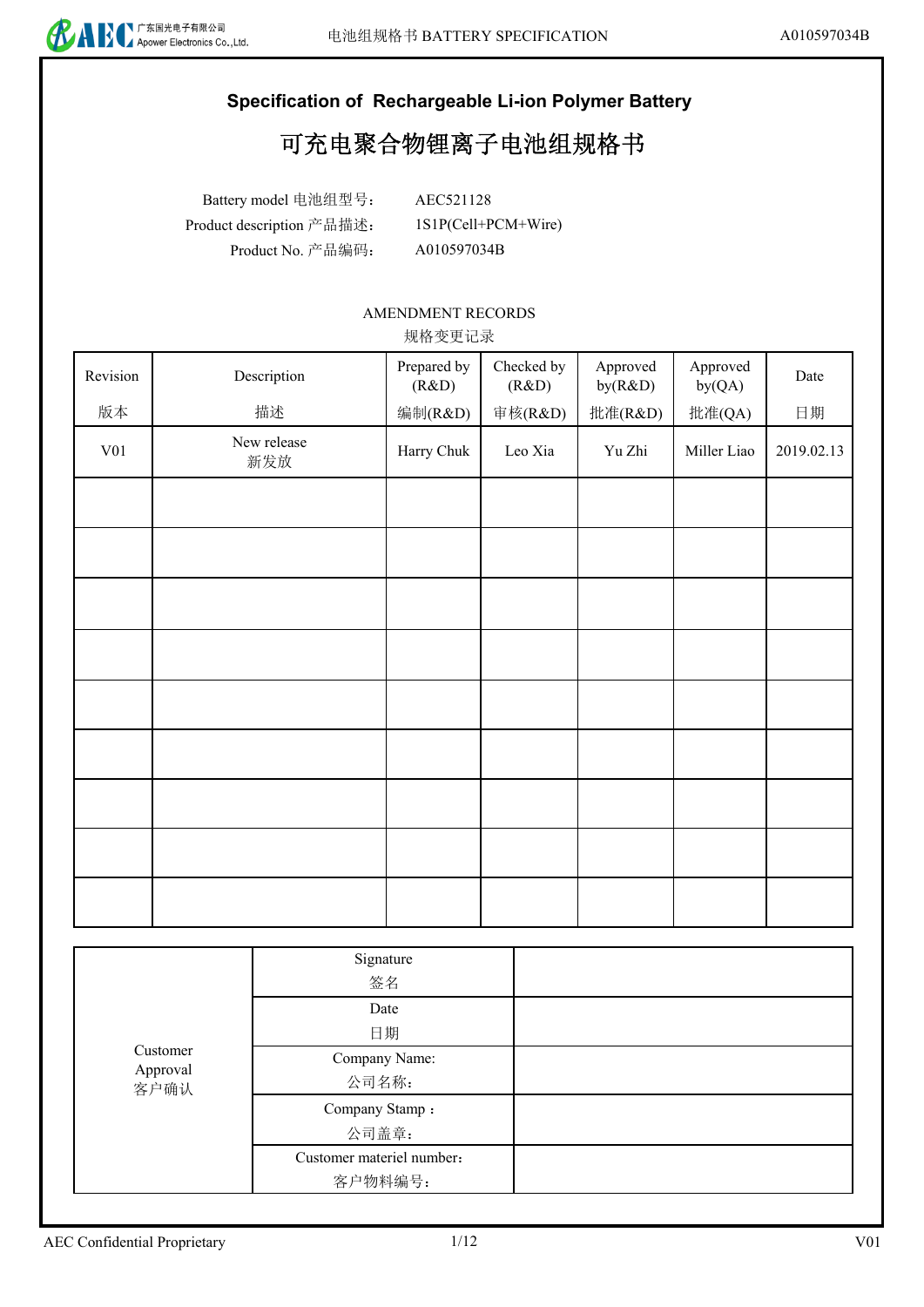

### **1. Scope/**范围

(Apower Electronics Co.,Ltd.). This document describes the product specification and using condition of the Rechargeable Li-ion Polymer Battery supplied by AEC

本文件描述了广东国光电子有限公司生产的可充电聚合物锂离子电池组的产品性能及使用条件。

#### **2. Product/**产品

### 2.1 Name: Rechargeable Li-ion Polymer Battery

- 名 称:可充电聚合物锂离子电池组
- Product Description产品描述: 1S1P (Cell+PCM+Wire) 2.2 Battery model 电池组型号: AEC521128 HF3890EPYWB PCM 保护板:

### **3. Specification /**产品规格

| Item<br>项目                                                          | Specification<br>规格                                                                                                                                   |                                        |                                                                                                                                                                                                                                                                |                                                                   |                                 |  |
|---------------------------------------------------------------------|-------------------------------------------------------------------------------------------------------------------------------------------------------|----------------------------------------|----------------------------------------------------------------------------------------------------------------------------------------------------------------------------------------------------------------------------------------------------------------|-------------------------------------------------------------------|---------------------------------|--|
| 3.1<br>Nominal voltage<br>标称电压                                      | 3.84                                                                                                                                                  | V                                      |                                                                                                                                                                                                                                                                |                                                                   |                                 |  |
| 3.2<br>Minimum capacity<br>最小容量<br>Typical Capacity<br>典型容量         | 145                                                                                                                                                   | mAh                                    | Charging the battery at constant current 0.5C to 4.4V, then<br>charging it at constant voltage 4.4V till 0.025C. Standing<br>within 1hour, the battery will be discharged to 3.0V at 0.2C.<br>0.5C恒流充电至4.4V, 再4.4V恒压充电至0.025C截止. 静<br>置不超过1小时, 再以0.2C放电至3.0V截止 |                                                                   |                                 |  |
| 3.3<br>Battery impedance<br>电池组内阻                                   | The specifications include cell, PCM and wire.<br>measured at AC 1kHz, 25±3℃.<br>360<br>$m\Omega$<br>$\leq$<br>测试条件为AC 1kHz, 25±3℃, 包含电池、保护板、电<br>子线。 |                                        |                                                                                                                                                                                                                                                                |                                                                   |                                 |  |
| 3.4<br>Shipment voltage<br>出货电压                                     | $3.85 - 4.00$                                                                                                                                         | V                                      | As of shipment.<br>出厂时的电压                                                                                                                                                                                                                                      |                                                                   |                                 |  |
| 3.5<br>Limited charging voltage<br>充电限制电压                           | 4.40                                                                                                                                                  | V                                      | 充电截止电压 (Charging Cut-off Voltage)                                                                                                                                                                                                                              |                                                                   |                                 |  |
| 3.6<br>Maximum Charging Current                                     | Ambient<br>temperature<br>环境温度                                                                                                                        | Relative<br>humidity<br>相对湿度           | Charging<br>current<br>充电电流                                                                                                                                                                                                                                    | Limited charging<br>voltage<br>充电限制电压                             | Cut-off current of CV<br>恒压截止电流 |  |
| 最大充电电流                                                              | $0^{\circ}$ C ~ 10°C                                                                                                                                  | 65±20%                                 | Max. 0.2C                                                                                                                                                                                                                                                      | Max. 4.40V                                                        | 0.050C                          |  |
| 3.7<br>Recommendation Charging Current<br>推荐充电电流                    | $10^{\circ}$ C ~ 45°C<br>$0.5\text{ C}$                                                                                                               | $65 \pm 20\%$<br>$72.5 \text{ mA}$     | Max. 1.0C                                                                                                                                                                                                                                                      | Max. 4.40V                                                        | 0.025C                          |  |
| 3.8<br>Recommendation Discharging Current<br>推荐放电电流                 | $0.5\,C$                                                                                                                                              | 72.5 mA                                |                                                                                                                                                                                                                                                                |                                                                   |                                 |  |
| 3.9<br>Maximum Discharging Current<br>最大放电电流                        | $1.0\text{ C}$                                                                                                                                        | 145 mA                                 | -20°C~60°C; 65±20%RH                                                                                                                                                                                                                                           |                                                                   |                                 |  |
| 3.10<br>Discharge cut-off voltage                                   | 3.0 V                                                                                                                                                 | Cell standard cut-off voltage/电池标定截止电压 |                                                                                                                                                                                                                                                                |                                                                   |                                 |  |
| 放电截止电压                                                              | 2.5 V                                                                                                                                                 |                                        |                                                                                                                                                                                                                                                                | Typical low voltage for discharge protection/欠压放电保护电压典型值          |                                 |  |
| 3.11<br>Operating temperature Range<br>(Discharging) 操作温度范围(放电)     | $-20 - 60$ °C                                                                                                                                         |                                        |                                                                                                                                                                                                                                                                |                                                                   |                                 |  |
| 3.12<br>Storage environment<br>(30% state of charge)<br>储存环境(30%电量) |                                                                                                                                                       |                                        | $-20^{\circ}$ C ~ 45 <sup>o</sup> C in three months<br>$25 \pm 3$ °C over three months<br>Humidity: 65±20%RH                                                                                                                                                   | 储存期在3个月内: 温度-20℃~45℃, 湿度65±20%RH<br>储存期超过3个月: 温度25±3℃, 湿度65±20%RH |                                 |  |
| 3.13<br>Battery weight (Approx.)<br>电池组大约重量                         | 2.7                                                                                                                                                   | g                                      |                                                                                                                                                                                                                                                                |                                                                   |                                 |  |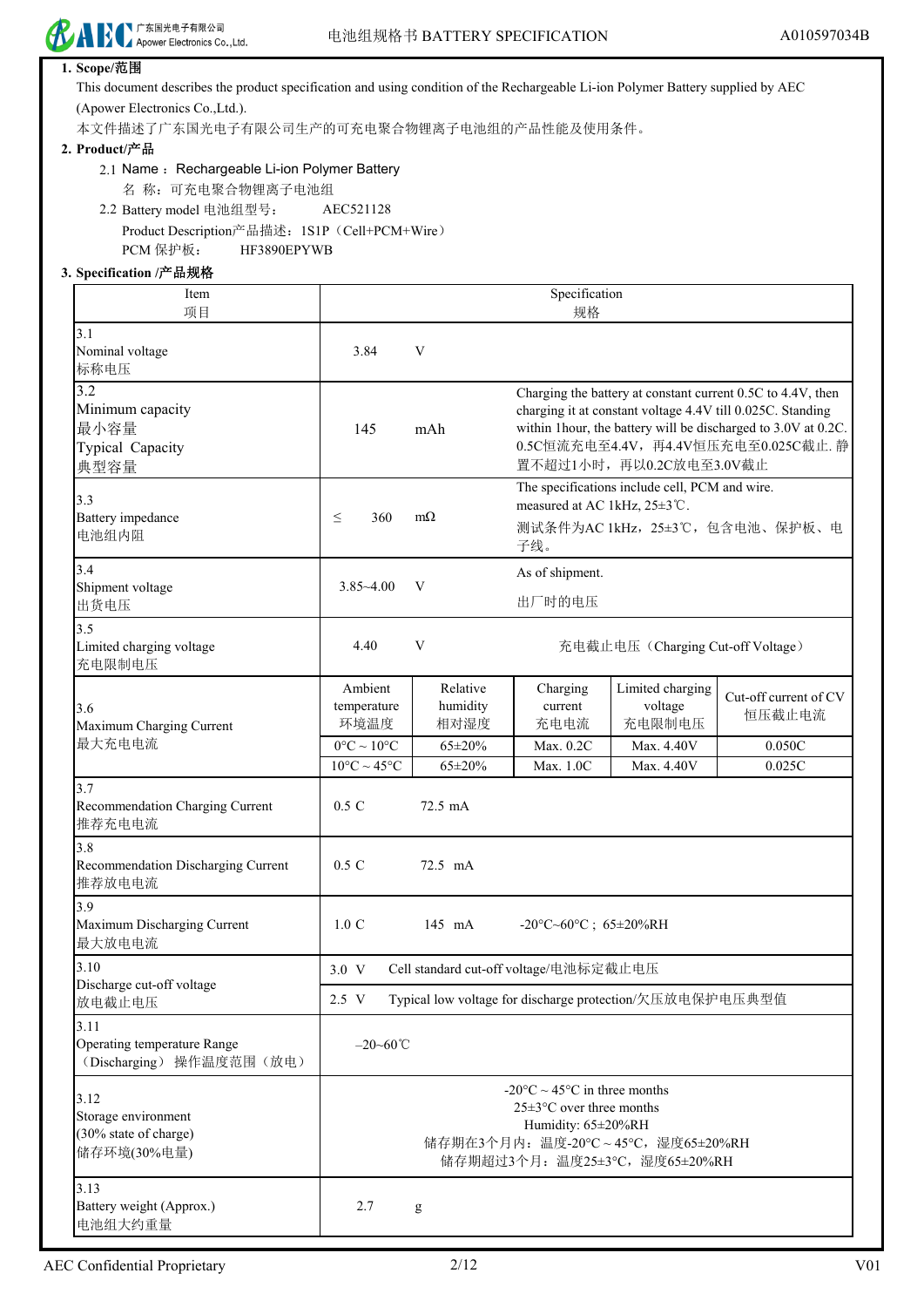

### **4. PCM/**保护板

4.1 PCM SPECIFICATION (Testing condition:TEM=25℃, RH≤75%)/保护板规格(测试条件:25℃,相对湿度≤75%)

| No.            | <b>Items</b>                                             | Specifications/规格 |              |       |  |
|----------------|----------------------------------------------------------|-------------------|--------------|-------|--|
| 序号             | 项目                                                       | Min.              | Typical      | Max.  |  |
| 1              | Over-charge detection voltage(V)<br>过充保护电压(V)            | 4.455             | 4.475        | 4.495 |  |
| $\overline{2}$ | Over-charge detection delay time(s)<br>过充保护延时(s)         | 0.819             | 1.024        | 1.229 |  |
| 3              | Over-discharge detection voltage(V)<br>过放保护电压(V)         | 2.465             | 2.500        | 2.535 |  |
| 4              | Over-discharge detection delay time(ms)<br>过放保护延时(ms)    | 76.8              | 96.0         | 115.2 |  |
| 5              | Over-current detection discharge current(A)<br>放电过流保护(A) | 0.5               | 1.2          | 2.5   |  |
| 6              | Over-current detection delay time(ms)<br>过流保护延时(ms)      | 9.6               | 12.0         | 14.4  |  |
| $\overline{7}$ | Short-circuit protection<br>短路保护                         | Yes/有             |              |       |  |
| 8              | Current consumption operation mode(uA)<br>工作时消耗电流(uA)    |                   | 2.5          | 5.0   |  |
| 9              | Current consumption power-down mode(uA)<br>休眠时消耗电流(uA)   |                   | 0.3          | 0.5   |  |
| 10             | 0V battery charge function<br>0V电池充电功能                   |                   | Available/允许 |       |  |

### 4.2 PCM SCH/保护板原理图

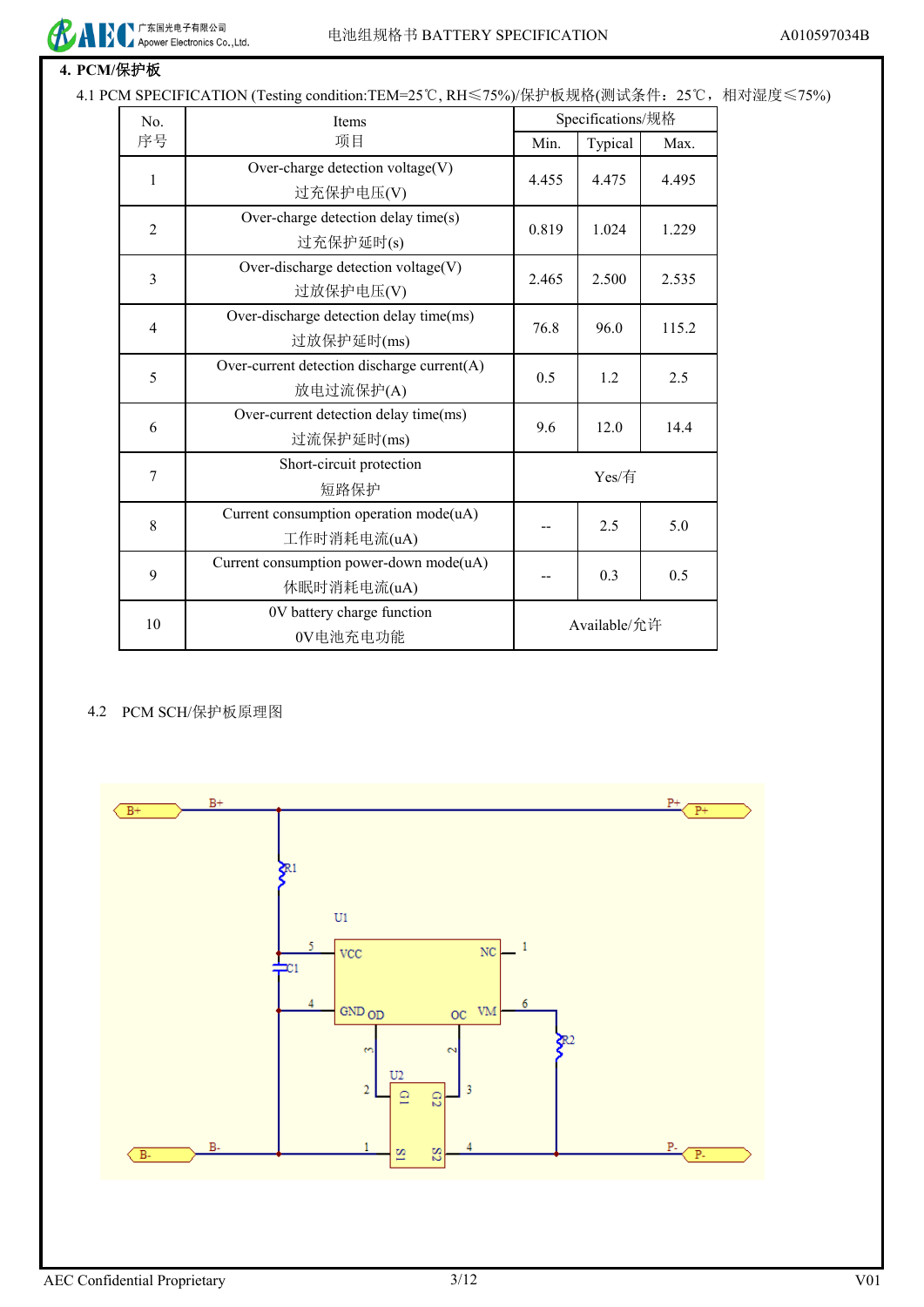

## 4.3 Bill of PCM/保护板元件清单

| No.<br>序号 | Description<br>描述 | Symbol<br>标识   | Model<br>型号                 | Vendor<br>一商                   | Q'ty<br>数量       |      |
|-----------|-------------------|----------------|-----------------------------|--------------------------------|------------------|------|
|           | IC                | U <sub>1</sub> | MM3280SAHY                  |                                |                  |      |
|           |                   |                | S-8240ABE for second source | Seiko(ABLIC)                   | 1 <sub>pcs</sub> |      |
| 2         | <b>MOSFET</b>     | U <sub>2</sub> | <b>WNMD2171</b>             | Willsemi                       |                  |      |
|           |                   |                | SC8252B for second source   | Samhop                         | 1pcs             |      |
| 3         | Resistor          | R <sub>1</sub> | $330\Omega$                 | YAGEO/Skywell/<br>UniOhm/RALEC | 1pcs             |      |
| 4         | Resistor          | R <sub>2</sub> | $1k\Omega$                  | YAGEO/Skywell/                 |                  |      |
|           |                   |                |                             | $470\Omega$ (For S-8240ABE)    | UniOhm/RALEC     | 1pcs |
| 5         | Capacitor         | C <sub>1</sub> | 0.1uF                       | YAGEO/Skywell/<br>UniOhm/RALEC | 1 <sub>pcs</sub> |      |

# 4.4 Layout/布线图

Top Layer



Top Solder

| Top Overlay           | <u>U2 R2 </u><br>3890<br>C1R1<br>$\overline{\text{U1}}$ |
|-----------------------|---------------------------------------------------------|
| <b>Bottom Layer</b>   |                                                         |
| <b>Bottom Solder</b>  |                                                         |
| <b>Bottom Overlay</b> | m                                                       |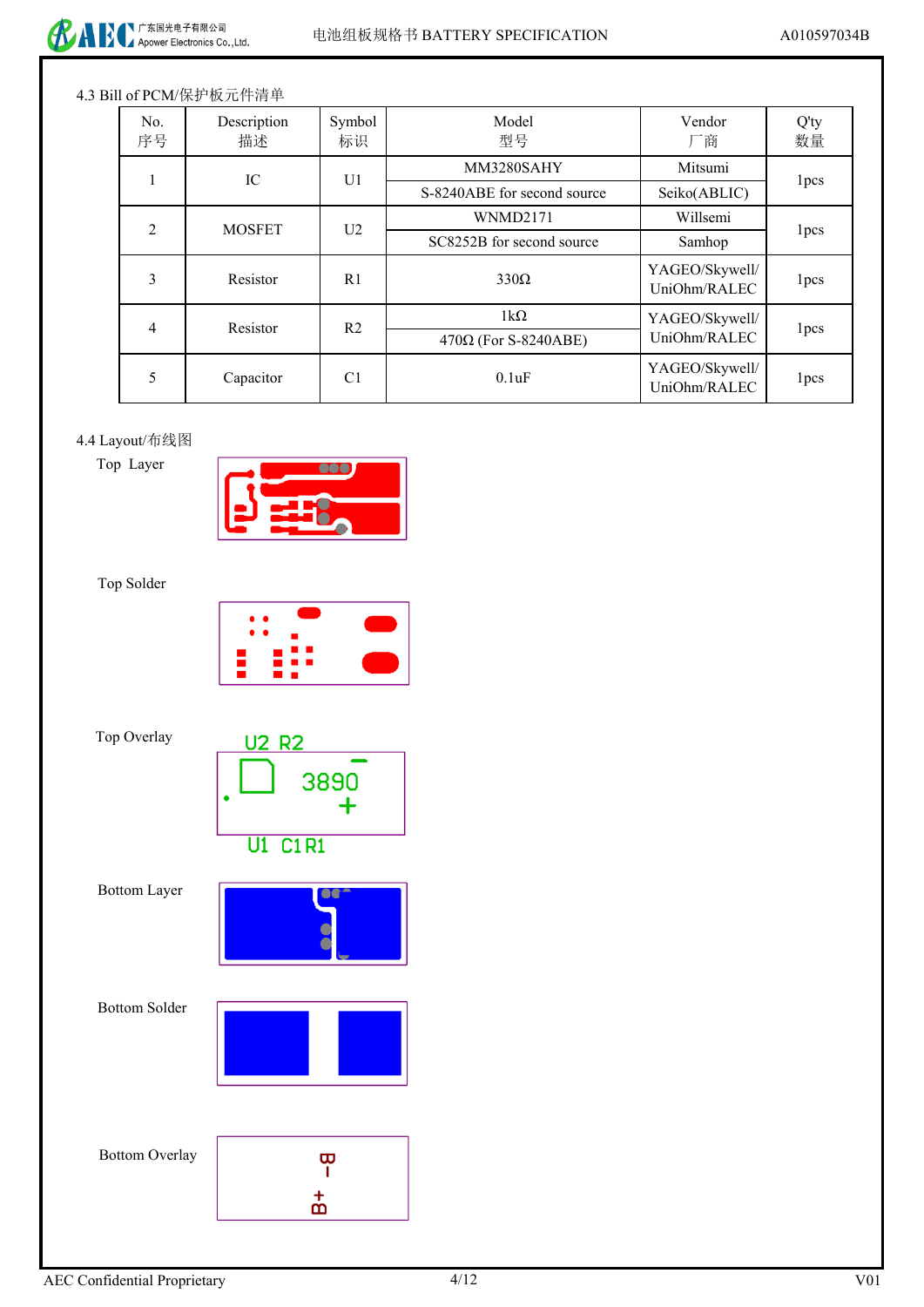



### Unit:mm

### Bill of Battery/电池组清单:

| Item<br>序号 | Name<br>名称        | Model<br>型号 | Specification<br>规格描述 | Quantity<br>用量 | Remark<br>备注 |
|------------|-------------------|-------------|-----------------------|----------------|--------------|
|            | Cell<br>电池        | 521128      | 145 mAh<br>3.84 V     |                |              |
| 2          | <b>PCM</b><br>保护板 | HF3890EPYWB | 4.475V/2.5V           |                |              |
| 3          | Wire<br>电子线       | AWG32       | UL10064, Red/Black    | 2              |              |
| 4          | Tape<br>胶带        | Kapton      | PI                    |                |              |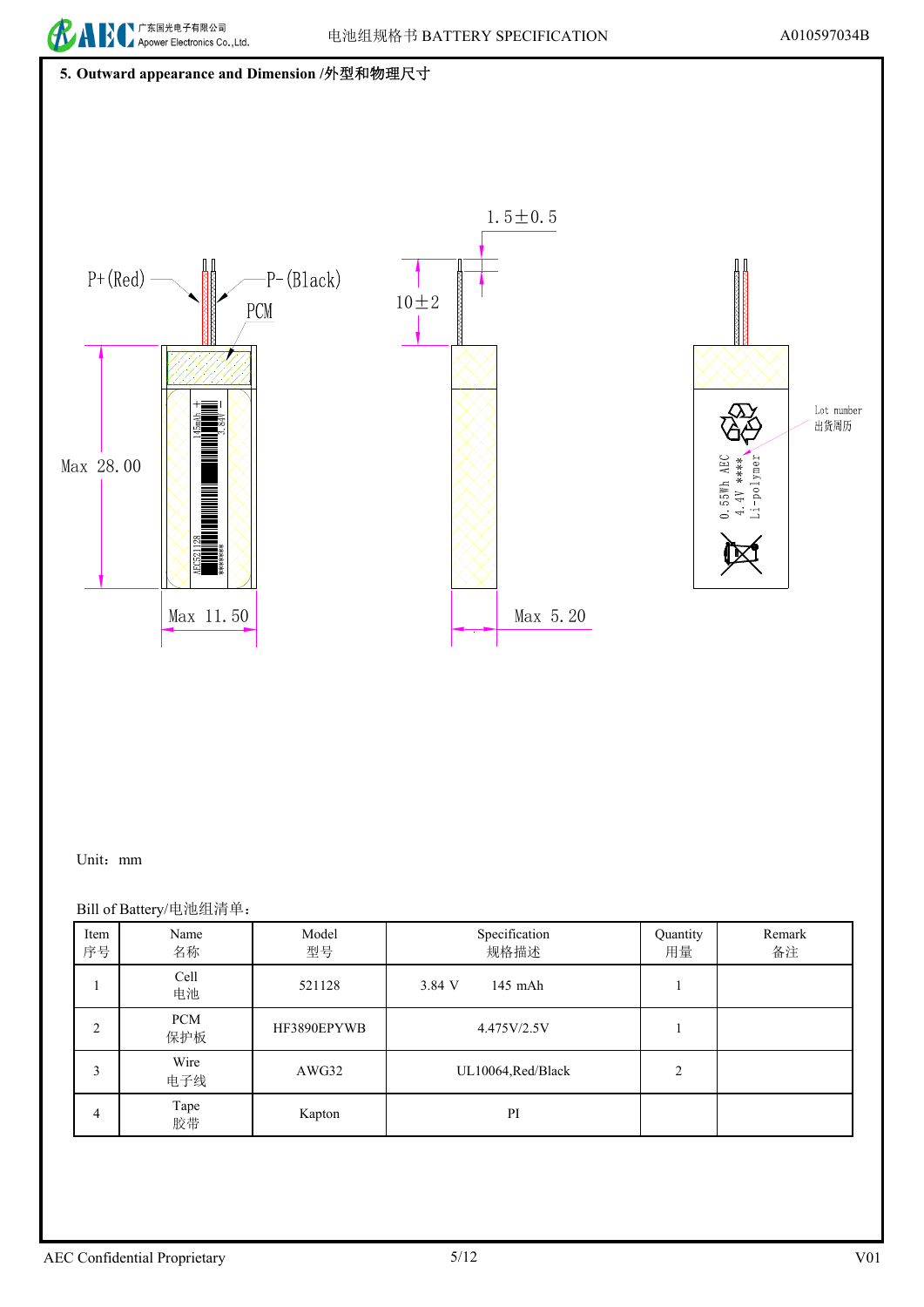# **6. Test method/**测试方法

■广东国光电子有限公司 Apower Electronics Co., Ltd.

6.1 Standard environmental test condition/测试条件

 Temperature: 25±3℃; Relative humidity : 65±20%; Atmosphere pressure: 86kPa~106kPa. Unless otherwise specified, all tests stated in this BATTERY SPECIFICATION are conducted at below conditions.

除特别说明外,本规格书中所有测试均在以下环境中进行.

温度:25±3℃; 相对湿度:65±20%;大气压力:86kPa~106kPa.

6.2 Measuring Equipment/测量仪表与设备要求

Requirement of voltage meter: The accuracy is not less than  $\pm 0.5\%$ .

测量电压的仪表准确度应不低于±0.5%,.

Requirement of ampere meter: The accuracy is not less than  $\pm 0.5$ %. 测量电流的仪表准确度应不低于±0.5%.

Requirement of time meter: The accuracy is not less than  $\pm 0.1\%$ .

测量时间的仪表准确度不低于±0.1%.

Requirement of thermometer: The accuracy is not less than $\pm 0.5^{\circ}$ C.

测量温度的仪表准确度不低于±0.5℃.

Constant current resource is constantly adjustable, which alters within  $\pm 1\%$ .

恒流源的电流恒定可调,在充电或放电过程中,其电流变化应在±1%范围内.

Constant voltage resource is constantly adjustable, which alters within  $\pm 0.5\%$ .

恒压源的电压可调, 其电压变化范围为±0.5%.

## **7. Visual Inspection/**外观

There shall be no such defect as scratch,flaw,crack,and leakage,which may adversely affect commercial value of the battery. 不允许有任何影响电池性能的外观缺陷,如裂纹、裂缝、泄漏等。

## **8. Cell Performance Specification/**电池性能规格

8.1 Cell Electrical characteristics

| 电性能                                                                                                                                                                                                                                                                                                                                                                                   |                                                                                                                                                                                                                                   |                                                                                                                                                                                                                 |                               |                |                |  |
|---------------------------------------------------------------------------------------------------------------------------------------------------------------------------------------------------------------------------------------------------------------------------------------------------------------------------------------------------------------------------------------|-----------------------------------------------------------------------------------------------------------------------------------------------------------------------------------------------------------------------------------|-----------------------------------------------------------------------------------------------------------------------------------------------------------------------------------------------------------------|-------------------------------|----------------|----------------|--|
| <b>Items</b>                                                                                                                                                                                                                                                                                                                                                                          |                                                                                                                                                                                                                                   | <b>Test Method and Condition</b>                                                                                                                                                                                |                               |                | Criteria       |  |
| 8.1.1<br>Full charge<br>满充电                                                                                                                                                                                                                                                                                                                                                           | Charge to 4.4V with 0.5C, then go on charging with constant voltage<br>4.4V till charge current declines to 0.025C.<br>以0.5C电流恒流充至4.4V, 再4.4V恒压充电至电流小于0.025C。                                                                     |                                                                                                                                                                                                                 |                               |                |                |  |
| 8.1.2<br>Rated capacity<br>额定容量                                                                                                                                                                                                                                                                                                                                                       | charge.                                                                                                                                                                                                                           | The capacity means the discharge capacity of the battery that was<br>discharged to 3.0V with discharge current of 0.2C within 1h after the full<br>145<br>mAh<br>$\geq$<br>电池满充电后1小时内用0.2C电流放电, 放电至3.0V截止的放电容量。 |                               |                |                |  |
| 8.1.3<br>RT Cycle life<br>常温循环寿命                                                                                                                                                                                                                                                                                                                                                      | Cycle life is the capacity of the battery that was repeated 500 cycles with<br>full charge and then discharging to 3.0V with discharge current of 0.5C.<br>$\geq 80\%$<br>Minimum capacity<br>电池满充电后以0.5C放至3.0V, 充放电循环500次后的放电容量。 |                                                                                                                                                                                                                 |                               |                |                |  |
| Temperature capacity test is the discharging ability at 0.2C of the battery in different temperature as<br>follow after fully charged in a temperature of $25^{\circ}$ , the time between charging and discharging must<br>beyond 3 hours.<br>8.1.4<br>不同温度条件下的放电容量对比, 即在25℃常温条件下电池满充电后, 在下表所示温度下以0.2C放<br>Temperature<br>至3.0V的容量。如果充电和放电温度不是同一温度时,温度变化的间隔时间要求是3小时。<br>capacity test |                                                                                                                                                                                                                                   |                                                                                                                                                                                                                 |                               |                |                |  |
| 温度性能                                                                                                                                                                                                                                                                                                                                                                                  | Charge temperature<br>充电温度                                                                                                                                                                                                        |                                                                                                                                                                                                                 | Discharge temperature<br>放电温度 |                |                |  |
|                                                                                                                                                                                                                                                                                                                                                                                       | $25^{\circ}$ C                                                                                                                                                                                                                    | $-10^{\circ}$ C                                                                                                                                                                                                 | $0^{\circ}C$                  | $25^{\circ}$ C | $60^{\circ}$ C |  |
|                                                                                                                                                                                                                                                                                                                                                                                       |                                                                                                                                                                                                                                   | $\geq 60\%$                                                                                                                                                                                                     | $\geq 80\%$                   | 100%           | ≥95%           |  |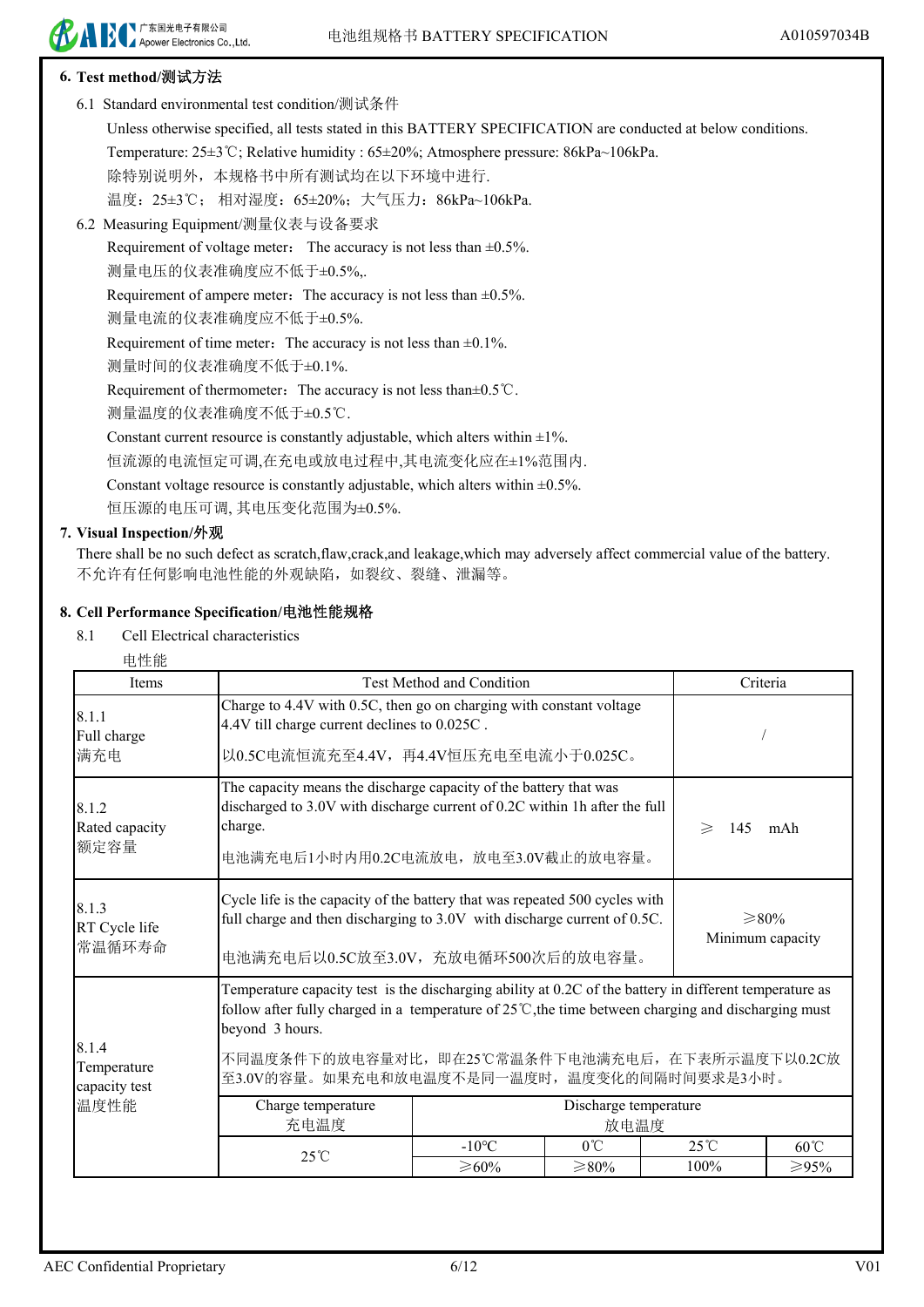

|                                  |                                                                                         | The fully-charged battery stores under the conditions as Item 6 for 28 |         |                   |          |                                  |  |  |
|----------------------------------|-----------------------------------------------------------------------------------------|------------------------------------------------------------------------|---------|-------------------|----------|----------------------------------|--|--|
| 8.1.5                            | days and discharges with 0.2C till 3.0V. Testing the capacity after the<br>Capacity     |                                                                        |         |                   |          |                                  |  |  |
| Self-discharge                   | discharge.                                                                              | $\geq 80\%$                                                            |         |                   |          |                                  |  |  |
| 自放电                              |                                                                                         | Minimum capacity<br>满充电后在如第6项所述的测试条件下储存28天, 检测0.2C放电至                  |         |                   |          |                                  |  |  |
|                                  | 3.0V的容量。                                                                                |                                                                        |         |                   |          |                                  |  |  |
|                                  | The battery store at different SOC, the initial capacity VS time $(25^{\circ}\text{C})$ |                                                                        |         |                   |          |                                  |  |  |
|                                  | <b>SOC</b>                                                                              |                                                                        |         |                   |          | 电池不同荷电状态条件下存储, 初始容量随时间变化如下(25℃): |  |  |
|                                  | 荷电状态                                                                                    | Storage duration<br>存储时间                                               |         | 3 months 6 months | 9 months | 12 months                        |  |  |
|                                  | Approx. 30% charge<br>state $(3.68<$ OCV $\leq$<br>$3.83V$ )                            | Recovered capacity<br>(%)容量恢复率                                         | 95.5%   | 93.5%             | 91.5%    | 90.5%                            |  |  |
|                                  |                                                                                         | Recovered impedance<br>(%) 内阻恢复率                                       |         | 120.00% 130.00%   | 135.00%  | 140.00%                          |  |  |
| 8.1.6<br>Storage characteristics | Approx. 50% charge<br>state $(3.83<$ OCV $\leq$<br>$4.00V$ )                            | Recovered capacity<br>(%) 容量恢复率                                        | 95.00%  | 93.00%            | 91.00%   | 90.00%                           |  |  |
| 存储特性                             |                                                                                         | Recovered impedance<br>(%) 内阻恢复率                                       | 120.00% | 130.00%           | 135.00%  | 140.00%                          |  |  |
|                                  | Approx. 70% charge<br>state $(4.00 \leq OCV \leq$                                       | Recovered capacity<br>(%)容量恢复率                                         | 92.00%  | 88.00%            | 86.00%   | 85.00%                           |  |  |
|                                  | $4.15V$ )                                                                               | Recovered impedance<br>(%) 内阻恢复率                                       | 125.00% | 135.00%           | 145.00%  | 150.00%                          |  |  |
|                                  | Approx. 100%                                                                            | Recovered capacity<br>(%) 容量恢复率                                        | 90.00%  | 85.00%            | 82.00%   | 80.00%                           |  |  |
|                                  | charge state $(4.15<$<br>$OCV \leq 4.40V$                                               | Recovered impedance<br>(%) 内阻恢复率                                       | 130.00% | 140.00%           | 150.00%  | 160.00%                          |  |  |

8.2 Mechanical specification/机械特性

| <b>Items</b>                  | Test method and condition                                                                                                                                                                                                                                                                                                                                                                                                                                                                                                                                                                                                                                                                  | Criteria                                             |
|-------------------------------|--------------------------------------------------------------------------------------------------------------------------------------------------------------------------------------------------------------------------------------------------------------------------------------------------------------------------------------------------------------------------------------------------------------------------------------------------------------------------------------------------------------------------------------------------------------------------------------------------------------------------------------------------------------------------------------------|------------------------------------------------------|
| 8.2.1<br>Vibration test<br>振动 | Batteries are firmly secured to the platform of the vibration machine<br>without distorting the batteries in such a manner as to faithfully transmit<br>the vibration. The vibration shall be a sinusoidal waveform with a<br>logarithmic sweep between 7 Hz and 200 Hz and back to 7 Hz traversed<br>in 15 minutes. This cycle shall be repeated 12 times for a total of 3 hours<br>for each of three mutually perpendicular mounting positions of the cell.<br>One of the directions of vibration must be perpendicular to the terminal<br>face.<br>试验电池和电池组紧固在振动机上, 所受振动为正弦波形, 频率在<br>7Hz和200Hz之间摆动再回到7Hz的对数扫频为时15min。这一过程须<br>在三个互相垂直的电池安装方位的每一方向都重复进行12次, 总共<br>为时3h。其中一个振动方向必须与端面垂直。 | No explosion, no fire,<br>no leakage.<br>不爆炸,不起火,不漏液 |
| 8.2.2<br>Drop test<br>跌落      | The cell is to be dropped onto concrete ground from a height of 1.0 meter<br>six times.<br>电池从1.0m高处自由落于混凝土板上,共进行6次。                                                                                                                                                                                                                                                                                                                                                                                                                                                                                                                                                                       | No explosion, no fire<br>不爆炸,不起火                     |

8.3 Cell safety 电池安全测试

| <b>Items</b>                 | Test method and condition                                                                                                                                                                                                 |                                   |
|------------------------------|---------------------------------------------------------------------------------------------------------------------------------------------------------------------------------------------------------------------------|-----------------------------------|
| 8.3.1<br>Crush test<br>挤压    | The pressure on the surface of the fully charged cell do not stop being<br>raised until 17.2 Mpa when the cell is crushed by two flat surfaces. (Max.<br>13kN<br>满充电电池被两平板挤压。挤压的最大压强为17.2Mpa,最大作用力<br>为13kN。当达到最大值即停止。    | No explosion, no fire.<br>不爆炸,不起火 |
| 8.3.2<br>Heating test<br>热滥用 | The temperature of the baking box which contains cell is raised to $130\pm2$<br>°C at a rate of 5°C/min and remains at this temperature for 10 minutes.<br>满充电电池在烘箱中测试。烘箱自室温起以5℃/min的升温速率升至<br>130±2℃, 并在130±2℃温度下保持10分钟。 | No explosion, no fire.<br>不爆炸,不起火 |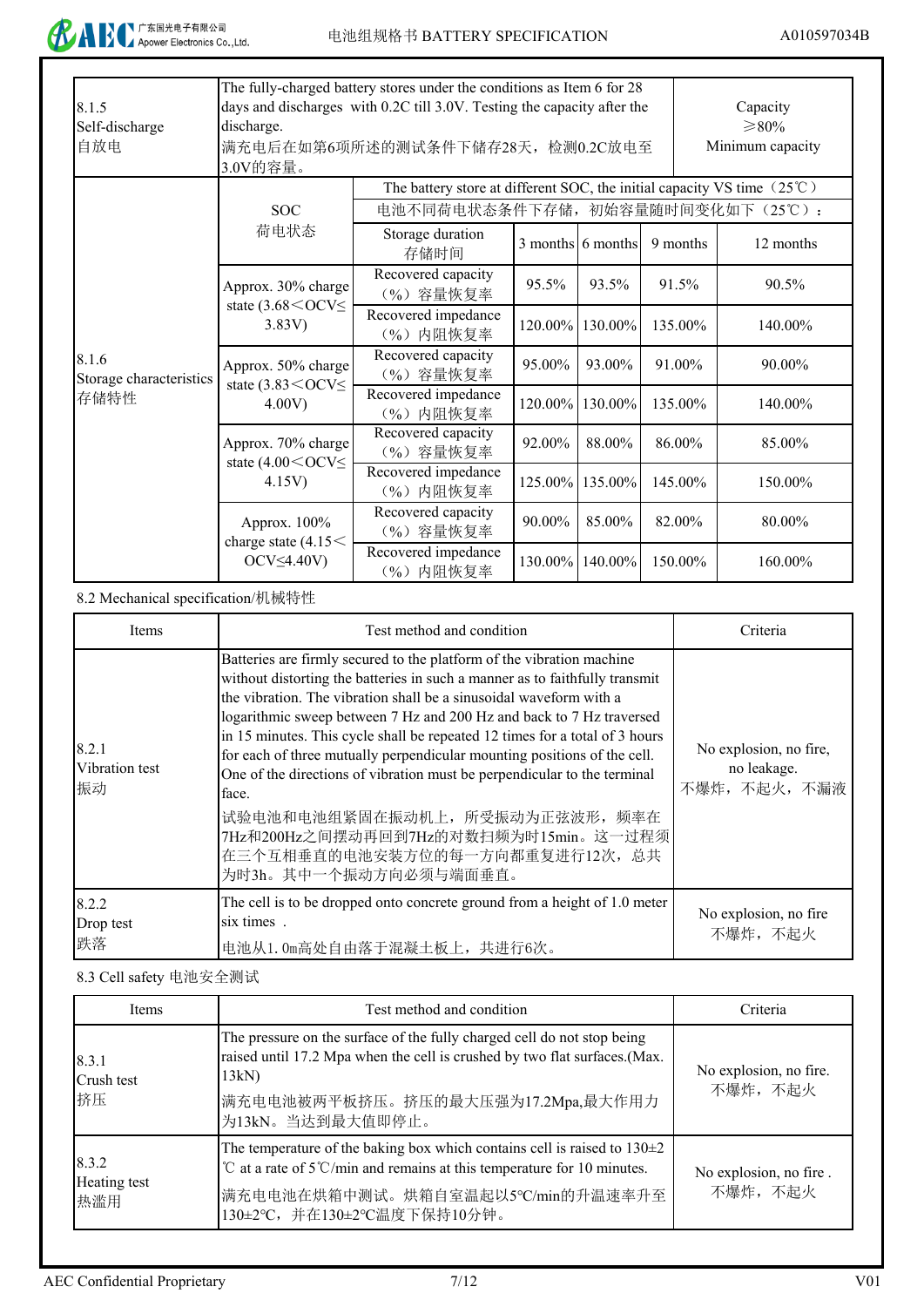| 8.3.3<br>Short-Circuit test<br>短路 | After full charge, the positive and negative polarities are connected<br>together by a copper wire whose resistance is $80 \pm 20 \text{m}\Omega$ .<br>满充电电池用80±20mΩ电阻的铜导线连接其正负极至电池体温度<br>接近室温。 | No explosion, no fire.<br>不爆炸,不起火 |
|-----------------------------------|-------------------------------------------------------------------------------------------------------------------------------------------------------------------------------------------------|-----------------------------------|
| 8.3.4<br>Over-charge test<br>过充   | The cell is overcharged to 4.6V with a current of 3C and then charged<br>with constant voltage 4.6V until continuous charging time to 7 hours.<br>电池在3C恒流恒压下过充至4.6V, 直至持续充电时间达到7 小时。            | No explosion, no fire.<br>不爆炸,不起火 |

### **9. Charging/**充电

Charging current and charging voltage should be less than specified in the BATTERY SPECIFICATION.

The charger shall be designed to comply with BATTERY SPECIFICATION.

It is dangerous that charging with higher current or voltage than Product Specification may cause damage to the battery electrical, mechanical safety performance.

充电电流和充电电压不得超出本规格书中所规定的最大值。

充电器的设计应满足本规格书的要求。

使用超出本规格书要求的电流和电压范围可能引起电池充放电性能、机械性能和安全性能的问题。

### **10. Warranty/**品质保证

| Period of warranty: | 12 months after shipment;                                                                                          |
|---------------------|--------------------------------------------------------------------------------------------------------------------|
| 产品保质期:              | 自交货期开始算起后的12个月;                                                                                                    |
| Range of warranty:  | Operating within the specified current, voltage ranges and working temperature range, the battery                  |
|                     | performs normally without swelling, 0V and electrolyte-leaking. Battery damage caused by misuse                    |
|                     | or incorrect storage cannot apply the Warranty.                                                                    |
|                     | If the life cyle meets the requirement of the Specification, the battery is invalid in advance.                    |
| 保质范围:               | 在规格书规定的充放电电压范围、电流范围、工作温度等正常使用及存放条件下电池可进行充<br>放电,无气鼓、零电压、漏液等不良现象。不当使用或存放造成电池不良不在保质范围内。<br>当循环寿命达到规格书中要求后, 电池提前过保质期。 |

### **11. Liability/**产品责任

fire or expansion if the cells are used incorrect .We(AEC) will not guarantee the safety unless the cells are used under the product specification. Please use the Lithium ion batteries supplied by AEC under the product specification .It may cause

请客户务必按照所提供的规格说明书和所附的注意条款来使用广东国光电子有限公司生产的电池。不正确地使用 电池,可能会导致电池性能异常、发热、着火或破裂现象。对于客户在超出规格说明书以外的情况下使用电池, 广东国光电子有限公司不保证其使用性能和安全性能。

### **12. Identification/**成品电池块(组)上标识

Warnings would better be marked on the surface of the battery which is tied up by certain cells:

\*Using the charger designated by the manufacturer(AEC).

\*Don't throw the battery in fire or heat it .

\*Don't short-circuit by connecting the positive and negative polarities together.

\*Don't disassemble the battery or change its structure.

对用于制作电池块(组),请在电池块(组)上标记以下警告:

\*使用(制造厂商)指定的充电器。

\*禁止将电池投入火中或对电池加热。

\*禁止将电池正负极短路。

\*禁止拆开,改变电池(组)结构。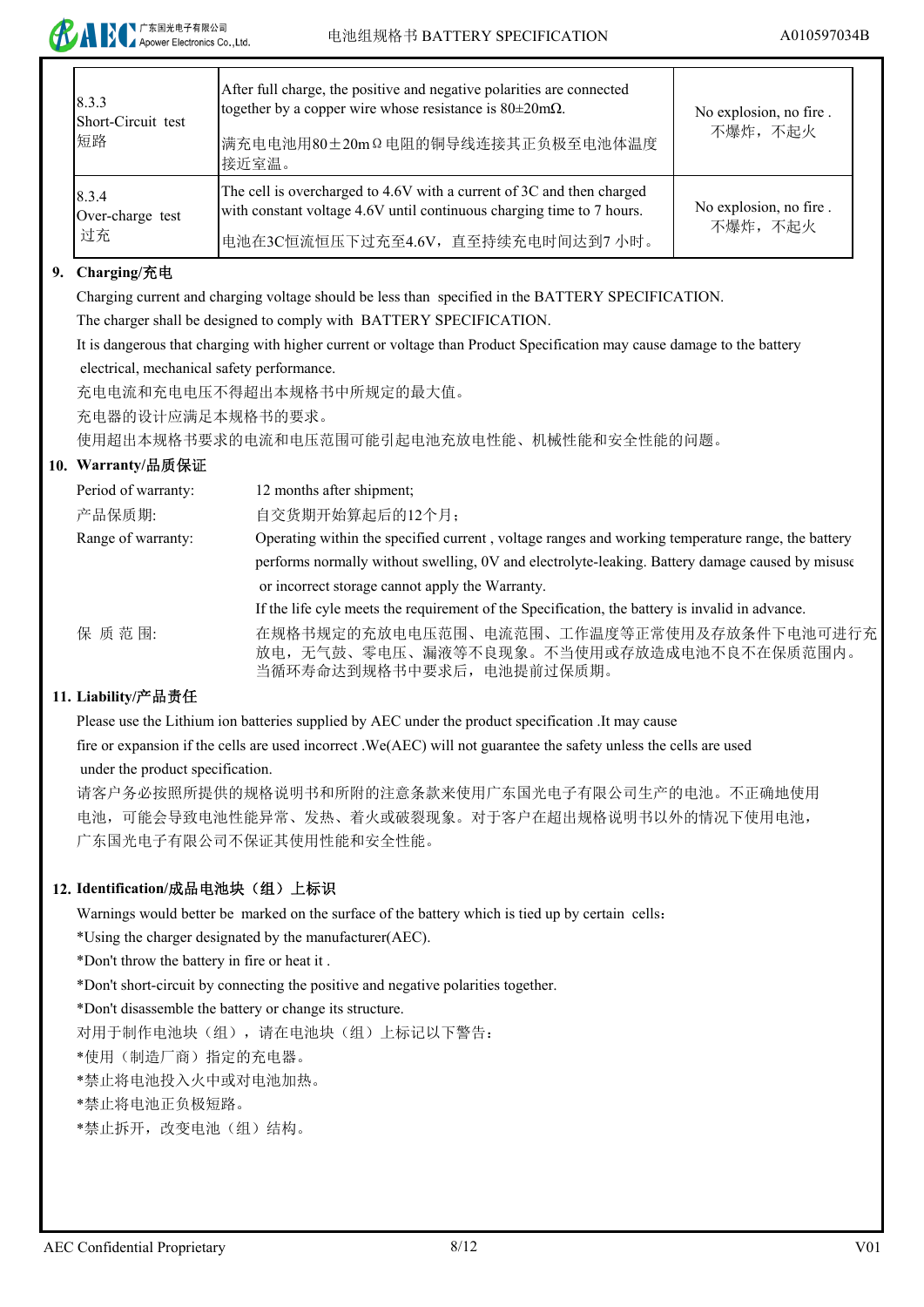### **13. Notice for Designing Battery /**电池组设计注意事项

13.1 Battery design

电池组设计

电池外壳应有足够的机械强度以保证其内部电池免受机械撞击; 13.1.1 Battery shell should be with enough mechanical strength, to protect the inner cell from mechanical shock;

13.1.2 No cell movement in the battery should be allowed;

电池不得在壳内活动;

13.1.3 No Sharp edge or bulge components should be inside the pack containing the battery;

外壳内安装电池的部位不应有锋利的边角或凸起;

13.2 Avoid some components to contact the edge of packing foil of batteries ;

避免导电元件与电池包装铝箔的边缘接触;

13.3 Tab connection

电池的连接

13.3.1 Ultrasonic welding or spot welding is recommended to connect battery with PCM or other parts;

建议使用超声波焊接或点焊技术来连接电池与保护电路模块或其它部分;

13.3.2 The tab is not very firm. Don't bend the tab。especially the positive pole. It will rupture easily;

电池极耳的机械强度并非十分坚固,弯折容易断裂,尤其是正极耳.禁止多次弯折极耳;

13.3.3 If apply manual solder method to connect tab with PCM, below notice is very important to ensure battery performance:

如使用手工锡焊,须注意以下事项,以保证电池的功能:

1). The solder iron should be temperature controlled and ESD safe;

烙铁的温度可控且防静电;

2). Soldering temperature should below 350℃;

烙铁温度应该小于 350°C;

3). Soldering time should not be longer than 3s ;

锡焊时间不能超过 3 秒;

4). Soldering times should not exceed 3 times ,secondary welding should be done after the poles are cooling;

锡焊次数不能超过 3 次,必须在极耳冷却后再进行二次焊接;

5). Heating up the cell is strictly prohibited, and the cell will be completely destroyed at 100°C.

禁止直接加热电池,高于 100°C会导致电池损坏;

6). Don't let the electric iron contact the surface of the cell.

禁止电烙铁头接触电池表面。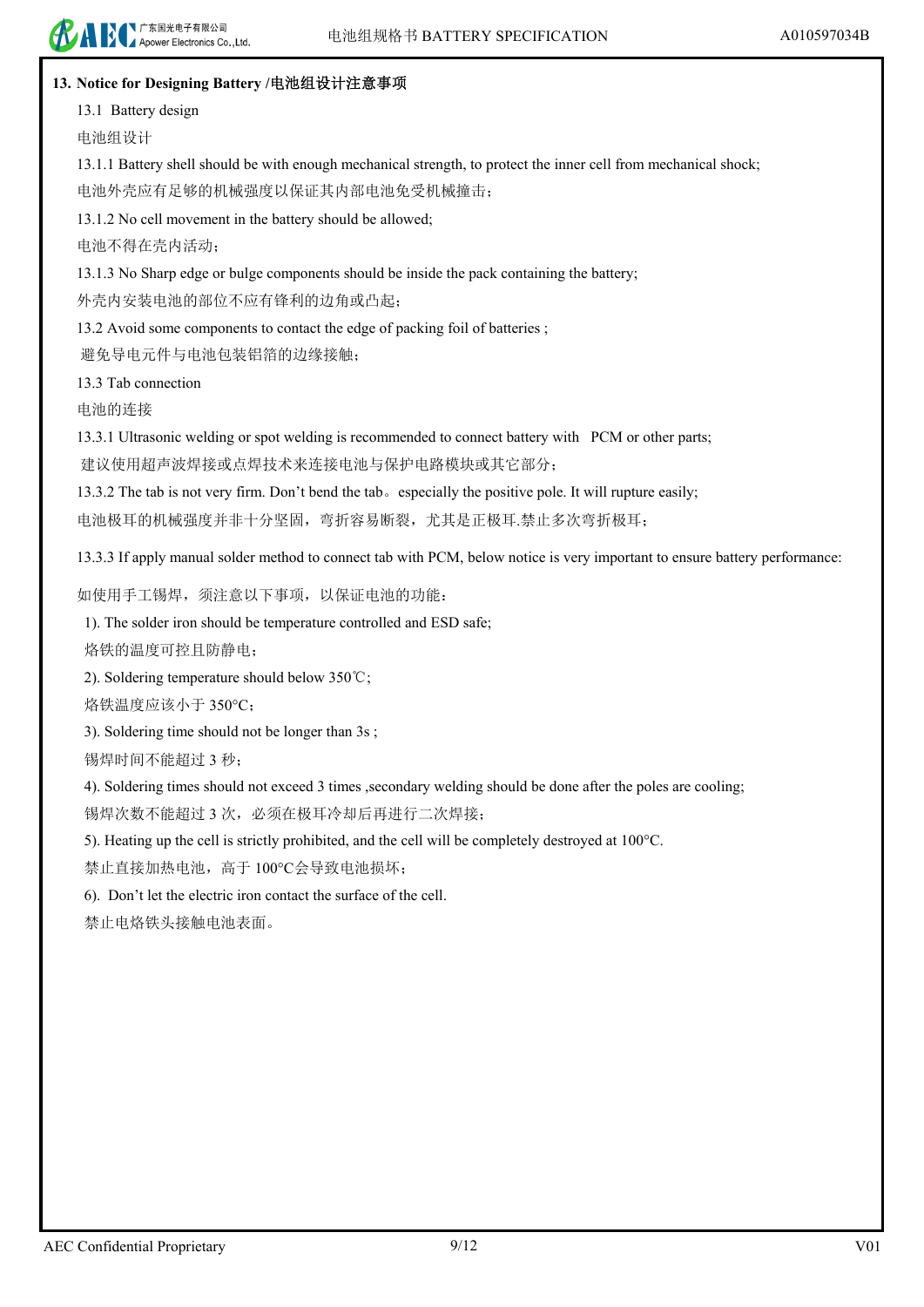Please use the battery according to the provisions as below ,Incorrect using of the battery may cause fire or 14.1 请勿将电池放入火中,或对电池加热,请勿在高温下储存电池; 14.2 14.3. Don't fix the positive and negative of the battery reversely to the electrical equipment ; 安装电池时请勿将正负极反接; 14.4 请勿将电池正负极用金属物体(如导线)直接连接等方式造成电池短路; 14.5 禁止用尖锐部件碰撞或刮擦电池表面; 14.6 请勿用针刺、用锤敲打、用力踩踏、弯折或其它方式对电池进行撞击; 14.7 禁止坠落、抛掷电池; 14.8 Keep the cell sealed!(Don't open or deform folding edge, don't bend or fold sealing edge,etc); 请勿破坏电池密封(包括打开折边、弯折封边等); 14.9 请勿乱拆电池,请勿随意改变电池结构; 14.10 Don't throw the battery in water, please keep it from humidity. 请勿将电池放入水中,储存时注意电池不要受潮。 14.11 Don't connect negative potential with the pouch. 请仔细阅读并遵照以下条款安装使用电池,不正确的使用可能会导致电池气鼓、着火等,降低了电池的 性能或破坏电池。 禁止在高温环境下或热源旁操作或者使用电池,禁止将电池加热或者投入火中; Don't operate or use the battery under high temperature or next to the heating material; **14. Warnings** 警告 Don't throw the battery in fire or heat it or store it in high temperature place ; expansion, and destroy its performance. 禁止负电位与铝塑膜短接。 Don't disassemble the battery or change its structure!; Don't drop or fling the battery randomly; Don't stab it with a needle, beating, treading, fold or other way; Don't impact or scrape the surface of the battery by spiculate parts; Don't connect the positive and negative polarities by metallic conductor such as a metallic wire; Tab sealing edge folding edge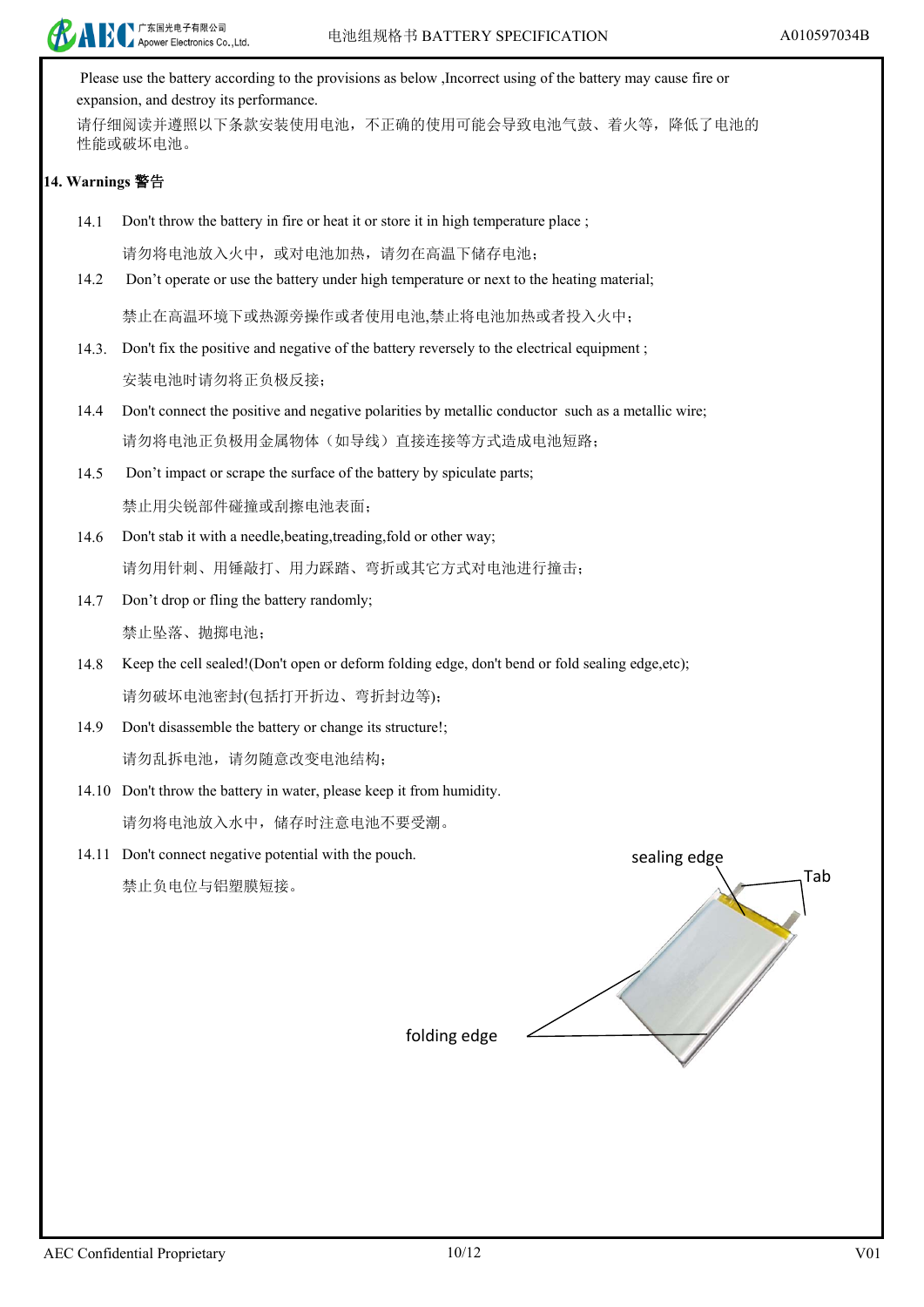## **15. Attention**注意

- 15.1 Please use the qualified equipment to charge and discharge the battery, and follow the right instructions. 充放电时请勿用不合格设备,并遵循正确的使用说明。
- 15.2 new batteries together. Don't use batteries of different types or batteries supplied by different manufacturer together. Don't use the old and

请勿将不同厂家或不同种类、型号的电池以及新旧电池混用。

- 15.3 Don't charge or discharge the hot, inflation, distorted or electrolyte-leakage battery. 请勿将发热、气鼓、变形或漏液电池放入设备中充放电。
- 15.4 在充放电时,不能超出本规格书规定的电压、电流范围。 Don't let the battery over-charge or over-discharge.

### **16. Reminding**提醒

- 16.1 Don't use the damaged batteries (the sealing edge was damaged, the pack was damaged, the electrolyte leakage, etc.). If the battery heating when using, go far away from the battery, it may avoid unnecessary damage; 禁止使用已损坏的电池(电池封口封边损坏,外壳破损,闻到电解液,电解液泄漏等). 操作电池时,如果发现电 池发热,要立即远离该电池以免造成不必要的伤害;
- 16.2 splash down to the skin, eyes or other parts of the body, wash with water and go to hospital immediately; 聚合物锂离子电池理论上不存在流动的电解液,但万一有电解液泄漏而接触到皮肤、眼睛或身体其它部位, 应立即用清水冲洗并就医; Theoretically, there is not flowing electrolyte in the battery, but if the leakage of electrolyte happen, or the electrolyte
- The batteries supplied by AEC (Apower Electronics Co.,Ltd.) had passed the QC before sales, if there is any abnormal problem such as unidentified heating,expansion and peculiar smell,please contact with us; 16.3

电池组出货前已由QC严格检查,如客户发现所购电池有发热、气鼓或异味现象,请与我司联系;

- 16.4 客户收到电池后,应在7天内完成进料检验。 The inspection for IQC of customer should be done within 7 days after the batteries have been received.
- 16.5 If single cell voltage is less than 2.5V, and can't be charged to 3.0V with current 0.2C within 30min, then should stop charging, and the battery shouldn't be used again.

当单颗电池电压低于2.5V且以0.2C充电30分钟单颗电池电压仍未到达3.0V,应停止充电,电池应禁止再次使用。

16.6 电池储存超过三个月,请客户对电池用0.5C电流充电至单个电池电压3.7~3.9V。 The battery stored beyond three months should be charged to  $3.7 \sim 3.9$ V/cell with constant current at 0.5C.